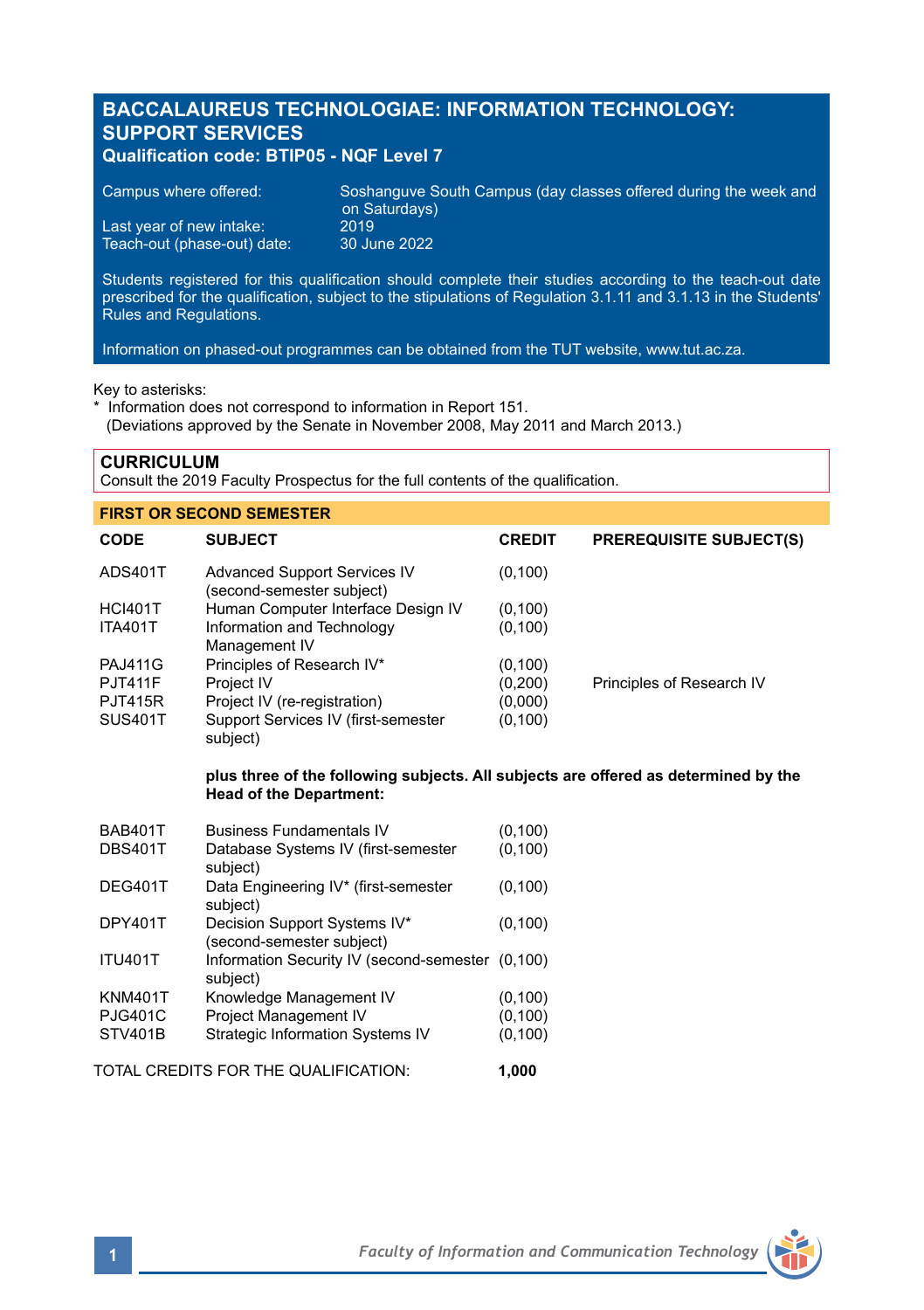# **SUBJECT INFORMATION (OVERVIEW OF SYLLABUS)**

The syllabus content is subject to change to accommodate industry changes. Please note that a more detailed syllabus is available at the Department or in the study quide that is applicable to a particular subject. At time of publication, the syllabus content was defined as follows:

### **A**

#### **ADVANCED SUPPORT SERVICES IV (ADS401T) 1 X 3-HOUR PAPER** *(Subject custodian: Department of Information Technology)*

The subject covers the application of PowerShell (a scripting language) on Windows Server Operating Systems as an effective tool/mechanism for the network administration. Network administrators can script and automate their day-to-day administrative tasks within and remotely. (Total tuition time: ± 36 hours)

#### **B**

#### **BUSINESS FUNDAMENTALS IV (BAB401T) 1 X 3-HOUR PAPER** *(Subject custodian: Department of Informatics)*

Business analysis is critical in identifying the business needs of end users and other stakeholders to determine the appropriate solution to a business problem. Focus is primarily on business analysis, and discusses how to obtain success in business analysis. Six business analysis knowledge areas are discussed in detail. On successful completion of this subject, the student will be able to: specify and model requirements for an IT business solution, investigate business problem or opportunity within an organisation, analyse and document solution requirements for an IT organisation and support project manager throughout solution development, implementation and testing to ensure that requirements are met. (Total tuition time: ± 54 hours)

## **D**

#### **DATA ENGINEERING IV (DEG401T) 1 X 3-HOUR PAPER**

### *(Subject custodian: Department of Computer Science)*

The aim of this subject is to address the issues of data representation for data mining. Objectives: On completion of this subject, students should be able to prepare and process data for meaningful interpretations. Key topics: data engineering models, data mining tool, normalisations and redistributing variables, introduction to Neural network. (Total tuition time: ± 40 hours)

#### **DATABASE SYSTEMS IV (DBS401T) 1 X 3-HOUR PAPER**

#### *(Subject custodian: Department of Computer Science)*

This subject assumes knowledge of databases and builds on this existing database knowledge by presenting database design and technology concepts. Fundamental database concepts are covered as well as relational database models and normalisation; entity-relationship modelling; transaction management and concurrency control; distributed database management systems; object-orientated databases; client/server systems; data warehousing, data mining and also databases in electronic commerce. (Total tuition time: ± 40 hours)

#### **DECISION SUPPORT SYSTEMS IV (DPY401T) 1 X 3-HOUR PAPER** *(Subject custodian: Department of Computer Science)*

The subject focuses on decision support systems and business intelligence, human decision making processes, decision making, systems, modeling and support, decision support systems concepts, methodologies and technologies, modeling and analysis, data mining for business intelligence, artificial neural networks for data mining, text and web mining, data warehousing and the CART algorithm. (Total tuition time: ± 40 hours)

#### **H**

#### **HUMAN COMPUTER INTERFACE DESIGN IV (HCI401T) 1 X 3-HOUR PAPER** *(Subject custodian: Department of Computer Science)*

Students gain knowledge and skills required for designing interactive products to support the way they communicate and interact in their everyday and working life. Students should know how to generate user requirement, design, evaluate and implement interactive computing systems for human use with other human factors and ergonomics. The subject's main topics include: the use of general HCI principles to design screens for Windows application and for the Web; understanding users and user-centered design; identifying needs and establishing requirements; doing conceptual design, prototyping and construction of human computer interfaces for different types of users. (Total tuition time: ± 40 hours)

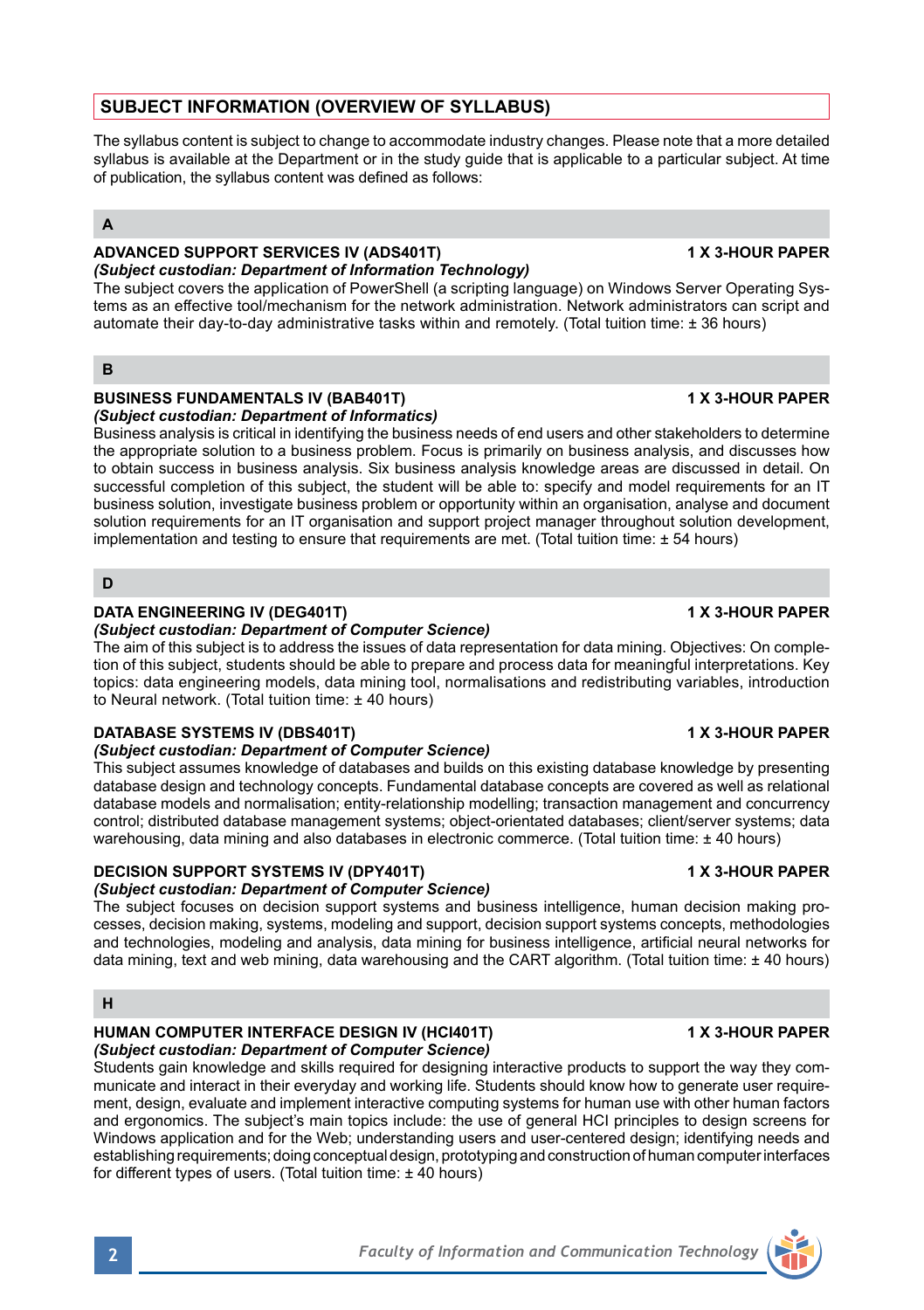#### **INFORMATION AND TECHNOLOGY MANAGEMENT IV (ITA401T) 1 X 3-HOUR PAPER** *(Subject custodian: Department of Informatics)*

This subject provides concepts and frameworks for understanding the potential impact of Information Technology (IT) on business strategy and performance. The subject focuses on the implications of increased digitisation for defining business strategies and operating models, and explores the roles of both general managers and IT executives in using IT to achieve operational excellence and business agility. On successful completion of this subject, the student will be able to develop an IT Strategy for a digital enterprise; evaluate how IT will shape future businesses and the contribution of enterprise architecture; evaluate the risk and benefits of digitised processes and compare strategically whether to perform those processes internally or externally; assess the impact of globalisation; motivate why some firms are better able to convert their IT investments into business value; and implement steps to ensure effective IT decision making. (Total tuition time: ± 54 hours)

### **INFORMATION SECURITY IV (ITU401T) 1 X 3-HOUR PAPER**

### *(Subject custodian: Department of Information Technology)*

Encryption and decryption algorithms, protocols, operating systems, databases and network security. (Total tuition time: ± 40 hours)

### **K**

#### **KNOWLEDGE MANAGEMENT IV (KNM401T) 1 X 3-HOUR PAPER** *(Subject custodian: Department of Informatics)*

This subject is aimed at extending the skills of the students by introducing students to the various Knowledge Management concepts, design, implementation and management of KNM systems, as well as an overview of challenges that organisations face during the implementation of KNM initiatives. As the economy increasingly moves towards a knowledge-based economy, the ability to manage knowledge becomes a matter of competitive survival for organisations. Principles and practice of knowledge management in organisations, therefore, become the focal point of this subject. On completion of the subject, students will be able to identify and apply the theoretical and practical knowledge management principles to address management pitfalls, manage these knowledge management challenges; and implement the relevant knowledge management steps to ensure success within the context of the organisation. (Total tuition time: ± 54 hours)

#### **P**

## **PRINCIPLES OF RESEARCH IV (PAJ411G) CONTINUOUS ASSESSMENT**

#### *(Subject custodian: Department of Information Technology)*

This subject prepares students to obtain the necessary skills in doing proper research to deliver a proper researched report. The subject also looks at the basics of paradigms, methodologies, and techniques of research in the behavioural sciences, and their application in information technology. On completion of the subject, students will be able to apply the basic paradigms, methodologies and techniques; apply different methodologies in different scenarios; recommend which data collection technique is necessary; apply correct research methods in the ICT environment, and apply the appropriate tools for collecting data in the ICT environment. Project topics and research questions in line with the Department niche area. (Total tuition time: ± 54 hours)

## **PROJECT IV (PJT411F/PJT415R) CONTINUOUS ASSESSMENT**

# *(Subject custodian: Department of Information Technology)*

This subject is an IT project that includes IT research and writing a research report. On completion of the subject, students will be able to apply the research and presentation skills obtained in Principles of Research, apply the correct Harvard reference method, demonstrate writing skills, and demonstrate research skills according to the project topics and research questions in line with the Department niche area. (Total tuition time: ± 26 hours)

# **PROJECT MANAGEMENT IV (PJG401C) 1 X 3-HOUR PAPER**

# *(Subject custodian: Department of Informatics)*

This subject aims to enhance students' knowledge of Project Management. The student who successfully completes this subject must be able to apply project management skills to any IT related project. On completion of the subject, students will be able to define, facilitate, document, and manage the project requirements for information technology project, construct the relevant template based on industry-accepted standards, apply the appropriate techniques that are geared to significantly improve requirements, collection and documentation; and explore the roles of various players (project leaders, business analysts, client advocates, and customers) in determining the success of the requirements definition for IT projects. (Total tuition time: ± 54 hours)